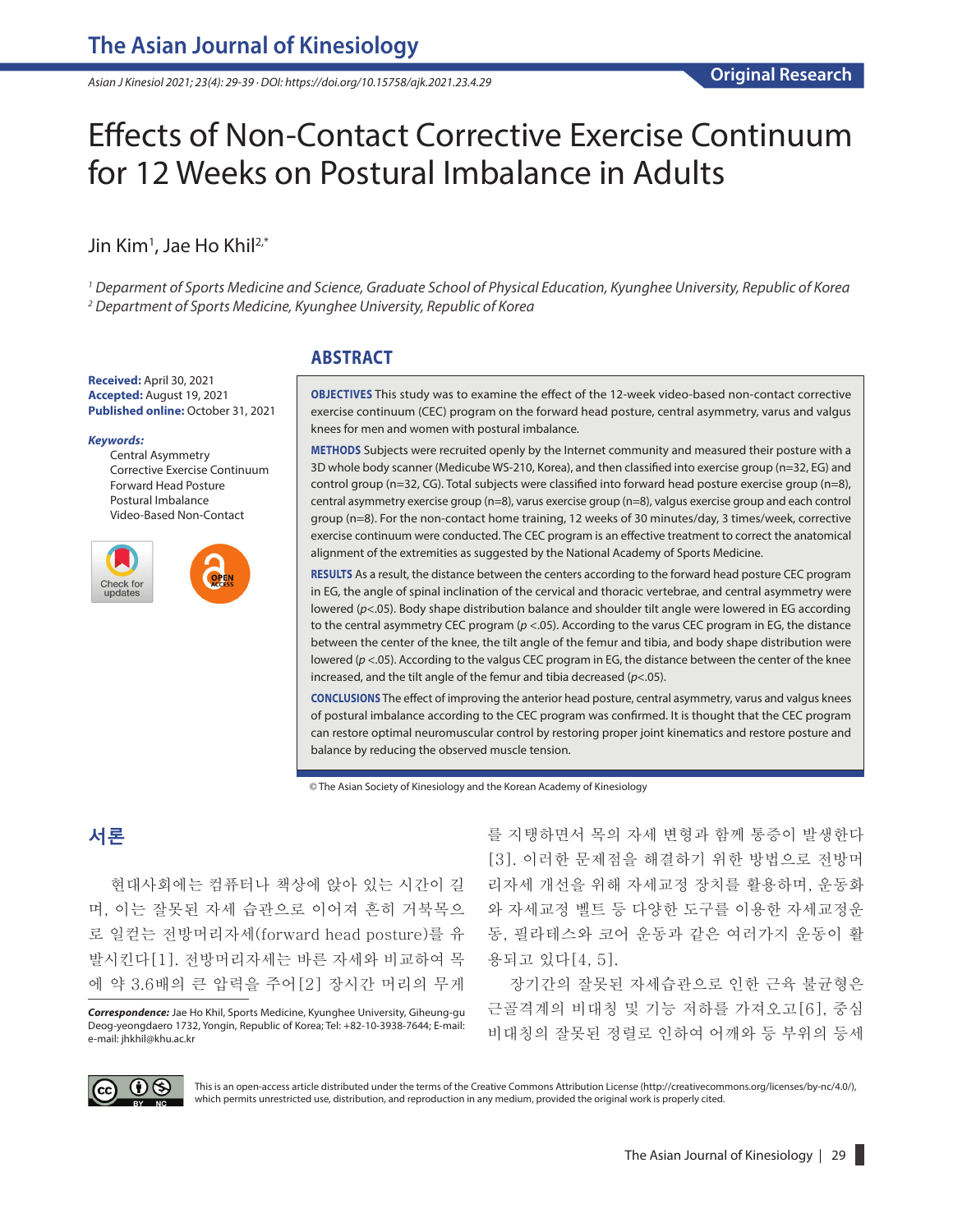모근과 어깨뼈 근육이 단축되며 목 굴곡근과 중부 및 하 부등세모근의 비대칭을 동반한다. 이러한 비대칭은 등세 모근과 같은 근육의 약화로 어깨뼈 외전을 증가시킨다. 교정 운동은 골격근을 활성화하여 신체 부위를 정상 범 위 수준의 정렬 상태로 만들어 자세와 기능을 개선하는 데 활용되어 왔으며, 선행연구에서는 후부 어깨와 목뼈 근육을 강화하면 수영선수의 목뼈와 등뼈의 각도와 어 깨 각도가 감소한다고 보고했다[7, 8].

무릎 관절은 동적 및 정적 활동과 같은 신체활동 시 신체를 지지하고 체중을 분산하여 전달 하는데 중요한 역할을 한다. 무릎 기형 중 하나인 외반슬과 내반슬은 신 체의 지지대에 대한 무게 중심의 이동과 분산을 방해하 여 궁극적으로 균형에 좋지 않은 영향을 미친다[9]. 이 와 같은 무릎 기형은 무릎 관절의 기계적 축 편차에 영 향을 미치고, 이와 관련하여 무릎 기형 교정 운동은 무 릎 기형을 교정할 수 있다[10].

흥미롭게도 교정 운동이 자세 교정에 광범위하게 활 용되고 있음에도 불구하고 그 효과를 뒷받침하는 과학적 데이터가 있으나 어떤 교정 운동이 가장 효과적인 교정 운동 인지에 대해서는 검증된 바가 거의 없다[11]. 따 라서 자세 이상이 있는 개인의 회복과 예방을 위한 실행 가능하고 효과적인 교정 운동에 대한 연구가 필요하다.

교정 운동은 정상범위를 벗어난 척추 만곡을 정상 범위로 교정하는 일반적인 방법 중 하나이다. 정상범 위의 요추 상태를 유지하려면 교정 운동을 통하여 불 안정하고 약해진 근육을 강화해야한다[12]. 다양한 교정 운동 방법 중 운동 연속체(corrective exercise continuum: CEC) 프로그램은 미국스포츠의학협회 (National Academy of Sports Medicine: NASM)에 서 제시한 프로그램으로 구성되어 사지의 해부학적 정 렬을 수정하는 효과적인 운동 방법이다[13]. CEC는 총 4단계로 구성되어 있으며, 1단계에서는 과민성 근육 과 근막 억제를 위한 자가근막이완법(self-myofascial release: SMR)을 사용하고[14], 2단계에서는 과사용 된 근육에 대한 스트레칭을 실시한다. 3단계에서는 비 활성화 된 근육 강화를 위한 근력운동으로 자세적 등척 성(positional isometrics) 운동방법이 사용되어 근력강 화를 유도한다. 자세적 등척성 운동은 관절의 가동범위 끝 범위에서 등척성 수축을 하여 근육들의 기능적 협력 을 위한 협응능력을 증가시킨다. 마지막으로 4단계에서 는 점진적 움직임을 통합하여 전신 근육의 집단적 시너

지 기능을 재훈련 한다.

대부분의 교정 운동은 일반적으로 개인의 근본적 인 근육 불균형을 개선 시키지만, 기능적 운동과 관련 한 근육 불균형의 원인 및 치료에 대해 두 가지 접근 방식은 차이가 있다. 그것은 생체 접근법과[15] 신경 근 접근법[16]이다. 생체 접근법은 생역학적 패러다임 (biomechanical paradigm)으로 전통적인 근육불균형 이론이며 지속적인 잘못된 자세와 움직임으로 스트레 스가 누적되어 근육불균형이 발생되는 이론이다[15]. 신경근 접근법은 신경학적 패러다임(neurological paradigm)으로 신경근계의 조절부전이 중추신경계에 잘못된 출력 신호를 송출하여 근육불균형을 유발할 수 있다는 이론이다[16]. 두 방법 모두 근육 조직구조와 적 응, 신경 메커니즘 및 생체 역학 원리를 포함하여 근육 불균형을 신경근 불균형으로 설명한다. 본 연구에서 적 용한 CEC는 신경근 불균형의 두 가지 방법 모두 중재 요소를 통합하여 연구의 의미를 두었다.

또한, CEC의 실시와 함께 중재 후 신체 활동을 증 가시키기 위한 행동 변화 전략을 구성하여 신체 활동량 을 늘리고, 건강한 생활습관을 유지하는데 효과적인 피 드백을 제공하였다[17]. 대상자의 현재 상태에 대하여 측정하고 분석하여 피드백을 제공하고, 자세불균형 환 자의 신체활동 기반에 대한 순응도를 높인다[18]. 제공 되는 피드백에는 자가 모니터링, 목표 설정, 행동 계획 과 함께 대면 또는 비대면 방법을 통하여 제공한다. 디 지털 기술을 통한 비대면 교육 및 학습의 장점은 대상 자가 활동 목표를 설정하고 진행상황을 스스로 모니터 링 할 수 있다.

동영상 기반 학습(video-based learning: VBL)은 그림, 텍스트, 소리와 같은 시청각 정보를 결합하여 스 스로 학습하는 방법이다[19]. 우리나라는 정보통신기 술의 발달로 e-Learning 등의 디지털 기반 학습의 발 달과 함께 대중화되어 스마트폰과 같은 모바일 기기를 활용하여 학습자가 원하는 장소와 시간에 학습할 수 있 다. 이와 함께, 비대면 동영상 기반 콘텐츠는 학습자가 반복 시청이 가능하여 개인의 속도와 수준을 조절할 수 있어 학습내용의 이해도를 높일 수 있으나, 자세 교정 과 같이 지도자의 세심한 지도가 필요한 교정운동이 자 세불균형 을 가진 사람의 자세교정을 위한 방법으로 효 과적인지 여부는 검토되지 않았다.

따라서, 본 연구의 목적은 12주간의 비대면 동영상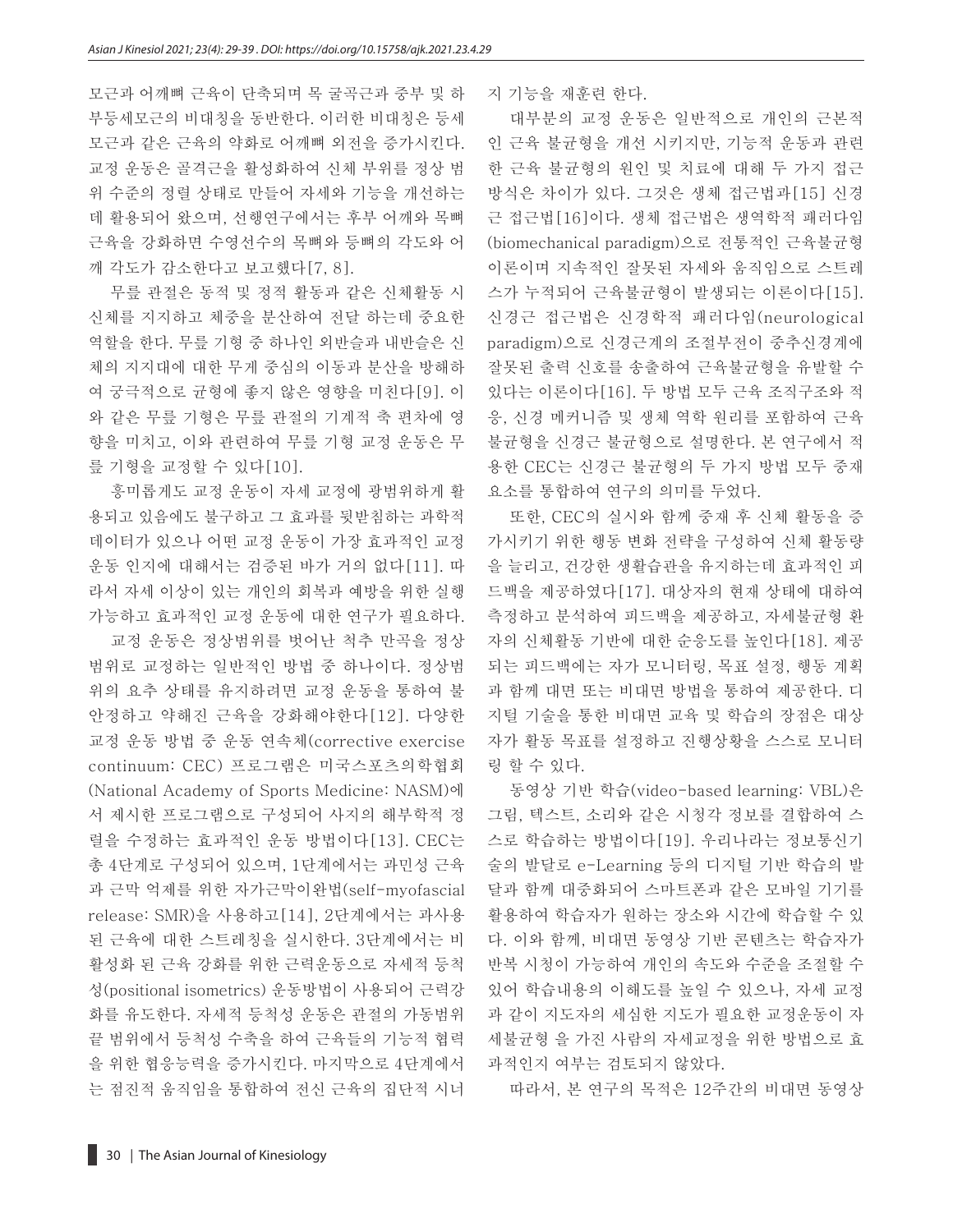기반 홈트레이닝 CEC프로그램 실시가 자세불균형 성 인의 전방머리자세, 중심비대칭, 내반슬 및 외반슬에 미 치는 영향을 비교하는 것이다.

## **연구방법**

본 연구의 대상자는 S시 K도에 거주하고, 소셜네트 워크, 인터넷 커뮤니티를 통하여 자세가 불균형하다고 느끼거나 교정을 원하는 성인을 3차에 걸쳐 모집하였다. 모집된 대상자 중 12주간의 비대면 동영상 기반 홈트레 이닝 기간을 감안한 탈락률을 고려하여 총 80명을 대상 자로 선정하였으며, 선정된 대상자는 3D 매디큐브 체 형분석기(3D whole body scanner-Model; Medicube, WS-210)를 이용하여 자세를 측정한 후 전방머리자세, 중심비대칭, 내반슬, 외반슬에서 정상범위에서 많이 벗 어난 항목에 맞춰 집단을 배정하였다. 이중 정상 자세 로 판명된 5명과 연구기간 중 비대면 동영상 기반 홈프 레이닝 프로그램을 유지하지 못한 11명을 제외한 최종 64명의 측정값을 결과분석에 사용하였다.

자세불균형 판정기준으로 전방머리자세는 귀중심선 이 정상 선에서 1 cm이상, 중심비대칭은 좌∙우 체중분 배 차이가 체중 대비 5 %이상[20], 내반슬은 양측발목 에서 복사뼈를 서로 맞닿게 한 후 좌∙우 무릎 간의 거리 가 2.5 cm 이상, 외반슬은 무릎을 서로 닿게 한 후 좌∙우 발목의 양복사뼈 간 거리가 2.5 cm 이상이다[21]. 대상 자 제외기준은 중증 심혈관계질환, 고도 비만자, 당뇨병 등 신체활동을 제한하는 질환자는 제외하였으며, 선정 된 모든 대상자에게 사전 동의서(Informed consent)를 받았다. 또한 모든 대상자에게 본 연구의 측정 절차, 개 인 이익 및 위험과 관련된 모든 사항을 설명하여 이해 시킨 후 질문에 답변하도록 하였다.

최종 선정된 대상자는 실험군 32명, 통제군 32명으 로 구분하였다. 총 선정된 64명 대상자는 전방머리자세 실험군 8명, 전방머리자세 통제군 8명으로 분류하였고, 중심비대칭 실험군 8명, 중심비대칭 통제군 8명, 그리 고 내반슬 실험군 8명과 중심비대칭 통제군 8명, 외반

|                         | <b>Variables</b>                    | Exercise group (n=32) | Control group (n=32) | $\boldsymbol{P}$ |
|-------------------------|-------------------------------------|-----------------------|----------------------|------------------|
|                         | Age (yrs)                           | $42.2 + 9.8$          | $31.5 \pm 6.5$       | $.022*$          |
| Forward head<br>posture | Weight (kg)                         | 59.0±9.7              | $64.8 \pm 15.7$      | .386             |
|                         | Height (cm)                         | $164.3 + 9.1$         | 173.0±10.7           | .107             |
|                         | Distance (cm)                       | $5.1 \pm 1.1$         | $4.3 \pm 1.7$        | .773             |
|                         | Angle (°)                           | $9.7 \pm 3.5$         | $10.0 + 6.1$         | .914             |
| Central asymmetry       | Age (yrs)                           | $43.2 \pm 11.0$       | $37.8 + 8.9$         | .303             |
|                         | Weight (kg)                         | $64.2 \pm 11.6$       | $67.0 \pm 7.7$       | .587             |
|                         | Height (cm)                         | $166.5 \pm 7.1$       | $173.3 \pm 7.1$      | .076             |
|                         | Body type distribution balance (kg) | $6.4 \pm 2.5$         | $6.6 \pm 2.6$        | .875             |
|                         | Angle (°)                           | $3.0 \pm 1.2$         | $3.1 \pm 1.3$        | .940             |
|                         | Age (yrs)                           | 39.7±11.6             | $34.8 \pm 7.6$       | .340             |
|                         | Weight (kg)                         | 72.8±15.6             | 70.3±11.7            | .723             |
| Genu varus              | Height (cm)                         | $172.8 \pm 7.7$       | $175.2 \pm 4.8$      | .474             |
|                         | Distance (cm)                       | $11.9 \pm 0.6$        | $11.9 \pm 0.7$       | .945             |
|                         | Angle (°)                           | $4.9 \pm 0.9$         | $5.0 + 0.9$          | .781             |
|                         | Age (yrs)                           | $27.0 + 4.2$          | $28.0 \pm 5.1$       | .678             |
|                         | Weight (kg)                         | $80.1 \pm 12.7$       | $68.5 \pm 17.2$      | .147             |
| Genu valgus             | Height (cm)                         | 176.0±7.4             | $168.8 \pm 8.5$      | .097             |
|                         | Distance (cm)                       | $4.5 \pm 0.6$         | $4.4 \pm 0.6$        | .773             |
|                         | Angle (°)                           | $5.6 \pm 1.2$         | 5.6 <sub>±</sub>     | .993             |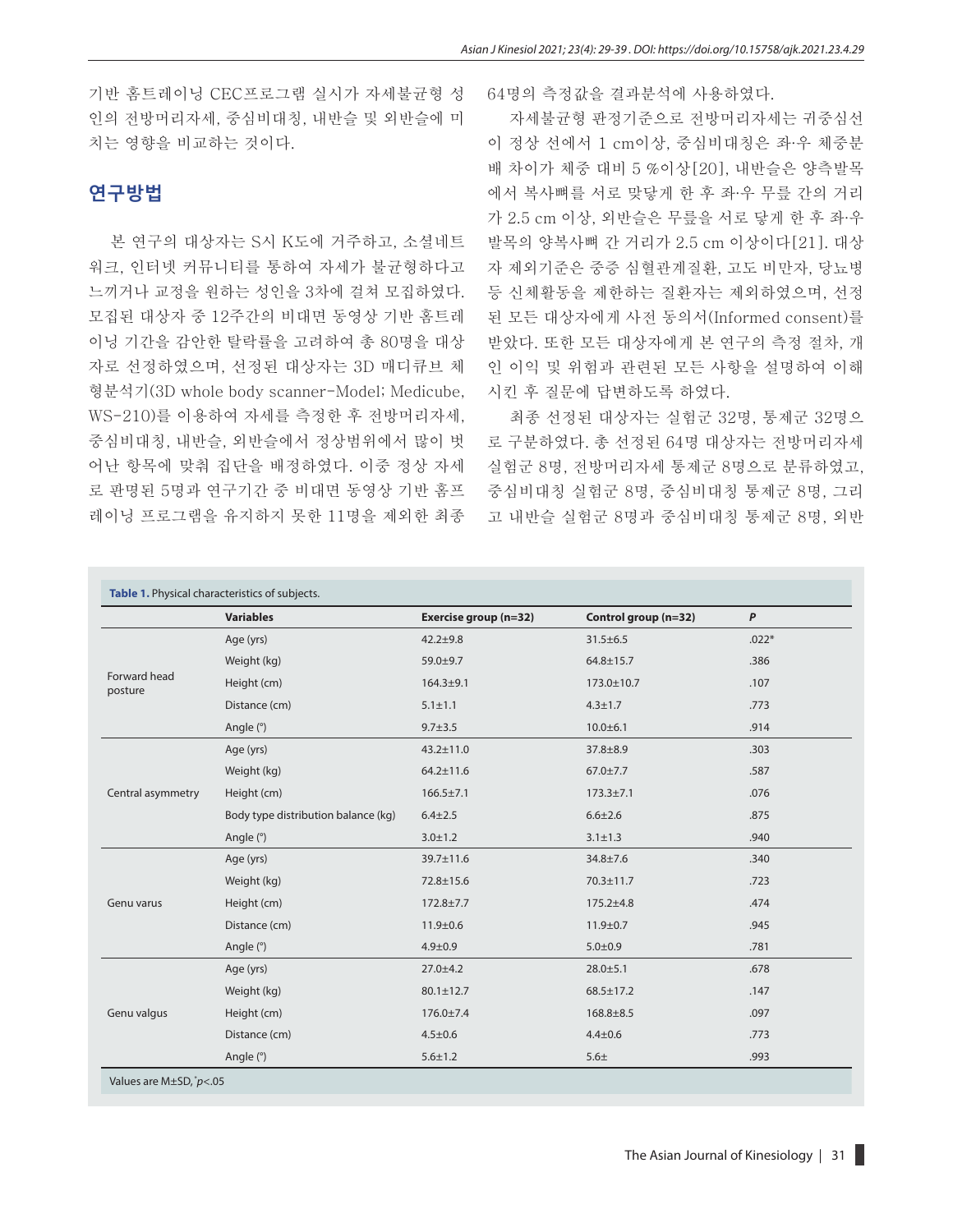슬 실험군 8과과 외반슬 통제군 8명으로 분류하여 총 4 개의 CEC프로그램 집단과 총 4개의 통제집단으로 분 류하였다. 대상자의 신체적 특성은 <Table 1>과 같다.

#### **측정도구 및 방법**

#### 1) 전방 머리자세

전방 머리자세는 3D 매디큐브 체형분석기를 이용 하여 측정하였다. 시상면상 전방머리 중심간거리의 판 정 기준은 정상범위의 자세정렬 기준과 일치할 때 5점, 약간 벗어났을 때 3점, 뚜렷이 벗어났을 때 1점으로 분 류하였다. 두부 전방전위는 목말뼈, 위팔뼈, 귀의 바깥 귀길이 중력선 기준 일직선상에 위치할 때 정상으로 판 정하였고, 귀의 바깥귀길 중심선과 정상선인 0.5~1.0 cm 벗어난 경우에 경도 변형으로 분류하고, 1 cm이상 벗어날 때 고도변형으로 판단하였다. 목뼈의 기울기는 선행연구를 기준으로 측면자세 중 발목 위부터 어깨까 지 척추, 등뼈상부, 목뼈의 두개척추각(craniovertebral angle: CVA)기준을 참고하여 등뼈상부 전방기울기에 준하는 목뼈의 기울기를 측정하였다[22].

#### 2) 중심비대칭

중심비대칭 측정은 3D 매디큐브 체형분석기를 이용 하여 측정하였다. 자세측정 시 3D 매디큐브 체형분석 기에서 약 10초간 좌•우 정적평형성(kg)을 측정하였다 [23]. 중심비대칭 판단을 위한 신체균형은 정적 자세에 서 신체의 좌•우가 50:50의 체중 분산을 %로 환산하여 5 % 이내가 정상범위 기준으로 적용하였다. 본 연구에 서는 상대적 체중 대비 체중의 5%이상 차이가 날 때 중 심비대칭으로 적용하였다[24]. 어깨기울기는 어깨의 상•하 기울임은 한쪽 어깨돌기를 축으로 다른 어깨돌기 에서 수평 상태이면 정상, 선이 수평에서 벗어나 기울기 가 3 ° 미만일 때 경도 변형, 기울기가 3 ° 이상이면 고 도변형으로 적용하였다[20]. 본 연구에서는 어깨뼈 끝 지점에서 시작하여 목선까지 5등분한 평균값을 어깨 높 이를 측정기준으로 적용하였다. 어깨 부피는 양어깨돌 기의 높은 점과 끝점을 3D로 측정하였으며, 어깨의 부 피 측정 시 설정한 양어깨돌기의 높은 점을 잇는 가상 선과 지평면과 이루는 수평선 간의 각도차를 통해 이를 어깨 경사로 하였다[23].

#### 3) 내반슬

내반슬의 측정은 3D 매디큐브 체형분석기를 이용하

여 측정하였다. 내반슬은 전면 상태에서 양 무릎 사이 의 거리와 양 넙다리뼈와 정강이뼈의 경사도를 측정기 준으로 하였다. 내반슬은 양측 발목 내측정강이뼈를 서 로 닿게 한 후 무릎 중심 거리를 기준으로 사용하였으 며, 양측발목의 정강이뼈 내과를 서로 닿게 한 후 측정 한 양 무릎간의 거리를 측정하였다. 넙다리뼈와 정강이 뼈의 기울기는 넙다리뼈와 정강이뼈의 기울기는 해부 학적 축의 기준으로 넙다리뼈와 정강이뼈의 축이 180 ° 이상으로 평가하였다[21].

#### 4) 외반슬

외반슬의 측정은 3D 매디큐브 체형분석기를 이용하 여 측정하였다. 외반슬은 전면 상태에서 양 무릎 간 거 리와 양 넙다리뼈와 정강이뼈의 경사도를 측정기준으로 하였다. 무릎 중심간거리는 양 무릎을 붙인 상태에서 복 사뼈 내측의 간격을 측정하였다[25]. 외반슬은 넙다리 뼈와 정강이뼈 각도를 측정 비교했을 때, 무릎관절과 무 릎이 내측으로 활 모양으로 휜 모양을 말한다. 넙다리뼈 와 정강이뼈의 기울기 해부학적 넙다리뼈의 축과 정강 이뼈의 축이 만나는 각도수치가 180 ° 보다 낮을 때를 기준으로 측정하였다[21].

#### 5) 교정 운동 연속체(CEC) 프로그램

(1) CEC프로그램 과정 및 방법

대상자는 본 연구에서 실시하는 CEC프로그램 참여 를 위해 유튜브에 비공개 업로드 된 CEC프로그램 영상 과 설명 영상 두 가지의 링크에 접속하여 비대면 동영 상 기반 CEC프로그램에 참여하였다. 인터넷커뮤니티 에 가입 후, 본인의 핸드폰 등을 이용해 실제 CEC프로 그램을 수행하는 자신의 모습을 동영상으로 촬영한 후 개설된 자신 개인의 게시판에 동영상을 업로드하였으 며, CEC프로그램 수행에 대한 궁금증과 어려움에 대하 여 소통 하였다.

운동지도자는 대상자가 주 3회 CEC프로그램에 참여 할 수 있도록 하였으며, 대상자가 업로드한 영상을 확인 하여 개개인의 운동 수행 진행을 확인하였다. 예상하지 못한 동영상촬영의 문제 발생과 동영상 업로드 오류 등 의 문제로 업로드를 하지 못하였을 경우 대상자가 CEC 프로그램을 참여한 회차별 체크리스트를 작성하여 추가 로 제출하도록 하였다. CEC프로그램 참여를 위하여 대 상자 개인의 자세불균형에 따른 운동소도구를 준비할 수 있도록 폼롤러(form roll), 세라케인(thera cane), 짐볼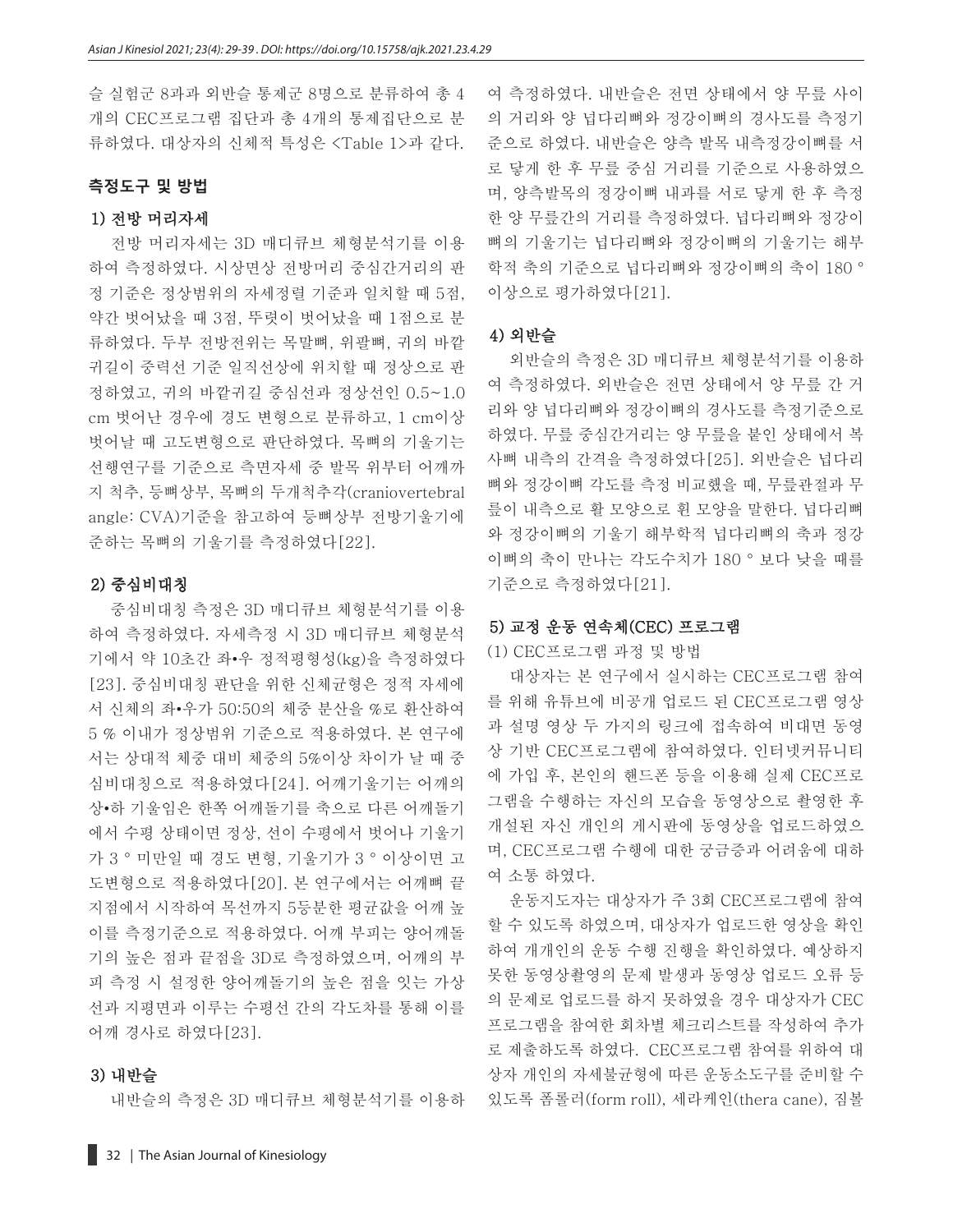의 프로그램 프로토콜을 활용하였다[26]. 대상자는 12

(gymball), 트레이닝용밴드(training rubber band), 덤 벨(dumbbell), 메디신볼(medball: option) 구매링크를 안내하였다. 대상자는 TV, 컴퓨터나 노트북, 테블릿 pc 나 핸드폰으로 비대면 동영상 기반 홈트레이닝을 동영 상과 같은 시간으로 진행하였다. 실험군의 CEC프로그 램이 실행되는 기간 동안 통제군은 CEC프로그램을 제 한하고, 일상생활을 유지하도록 지시하였다.

# 주간, 주 3회, 30분씩, CEC 트레이닝에 참여하였다. CEC는 신경근 불균형의 중재 요소를 통합한 영향을 검 토하는 것에 의미를 두었다. 대상자의 신경근 제어를 복원하고, 신경근 불균형을 수정하기 위해 근본적인 신 경근 결핍을 해결하여 결과적으로 기능적 운동의 질을 향상시키는 프로그램이다. CEC프로그램의 구성은 반 복 횟수와 강도를 통해 생리학적 과부하를 자극하기 위 하여 구성하였으며, <Table 2-5>와 같이 진행되었다.

#### (2) CEC 프로그램의 내용

본 연구에서 사용된 CEC 프로그램은 선행논문에서

| Table 2. Forward head posture CEC program. |                                                         |             |                   |                         |              |                                 |  |  |
|--------------------------------------------|---------------------------------------------------------|-------------|-------------------|-------------------------|--------------|---------------------------------|--|--|
|                                            | <b>Exercise</b>                                         | <b>Sets</b> | <b>Duration</b>   | <b>Notes</b>            |              |                                 |  |  |
|                                            | Thoracic spine                                          | 1           | 30 sec            | Foam roll or thera cane |              |                                 |  |  |
| 1 Grade<br>Inhibit                         | Sternocleidomstoid muscle                               |             | 30 <sub>sec</sub> | Finger pressure         |              |                                 |  |  |
|                                            | Levator scapula                                         |             | 30 <sub>sec</sub> | Thera cane              |              |                                 |  |  |
|                                            | Upper trapezius                                         |             | 30 <sub>sec</sub> | Thera cane              |              |                                 |  |  |
| 2 Grade<br>Lengthen                        | Sternocleidomstoid muscle                               |             | 30 <sub>sec</sub> |                         |              |                                 |  |  |
|                                            | Levator scapula                                         |             | 30 <sub>sec</sub> | Static stretching       |              |                                 |  |  |
|                                            | Upper trapezius                                         |             | 30 <sub>sec</sub> |                         |              |                                 |  |  |
|                                            | <b>Exercise</b>                                         | <b>Sets</b> | <b>Reps</b>       | <b>Tempo</b>            | Rest         | <b>Notes</b>                    |  |  |
|                                            | Quadruped ball chin tucks                               | $1 - 2$     | $10 - 15$         | 4/2/2                   | $\Omega$     | Deep neck flexor                |  |  |
| 3 Grade<br>Activation                      | Resisted cervical posterior translation<br>(Chin Tucks) | $1 - 2$     | $10 - 15$         | 4/2/2                   | $\mathbf{0}$ | Cervical /Thoracic<br>extensors |  |  |
|                                            | Floor prone scaption                                    | $1 - 2$     | $10 - 15$         | 4/2/2                   | $\mathbf{0}$ | Lower trapezius                 |  |  |
| 4 Grade<br>Integrated                      | Ball combo I with cervical retraction                   | $1 - 2$     | $10 - 15$         | slow                    | 30sec        | <b>Ball combo</b>               |  |  |

| Table 3. Central asymmetry CEC program. |  |  |
|-----------------------------------------|--|--|
|-----------------------------------------|--|--|

|                       | <b>Exercise</b>                                                         | <b>Sets</b> | <b>Duration</b> | <b>Notes</b>           |              |                                    |
|-----------------------|-------------------------------------------------------------------------|-------------|-----------------|------------------------|--------------|------------------------------------|
|                       | Adductor                                                                |             | 30 sec          | Sam side of shift      |              |                                    |
| 1 Grade<br>Inhibit    | Gastrocnemius/Soleus muscle                                             |             | 30 sec          | Opposite side of shift |              |                                    |
|                       | Piriformis                                                              |             | 30 sec          | Opposite side of shift |              |                                    |
|                       | <b>Biceps femoris</b>                                                   |             | 30 sec          | Opposite side of shift |              |                                    |
| 2 Grade<br>Lengthen   | Adductor                                                                |             | 30 sec          | Sam side of shift      |              |                                    |
|                       | Piriformis                                                              |             | 30 sec          | Opposite side of shift |              |                                    |
|                       | <b>Biceps femoris</b>                                                   |             | 30 sec          | Opposite side of shift |              |                                    |
|                       | <b>Exercise</b>                                                         | <b>Sets</b> | <b>Reps</b>     | <b>Tempo</b>           | <b>Rest</b>  | <b>Notes</b>                       |
| 3 Grade<br>Activation | Resisted hip abduction<br>(same side of shift)                          | $1 - 2$     | $10 - 15$       | 4/2/2                  | $\mathbf{0}$ | Same side gluteus<br><b>Medius</b> |
|                       | Resisted hip adduction and internal<br>rotation(opposite side of shift) | $1 - 2$     | $10 - 15$       | 4/2/2                  | $\mathbf{0}$ | Opposite side<br>adductor          |
| 4 Grade<br>Integrated | Ball wall squat with overhead press                                     | $1 - 2$     | $10 - 15$       | slow                   | 30sec        | Whole body<br>intergration         |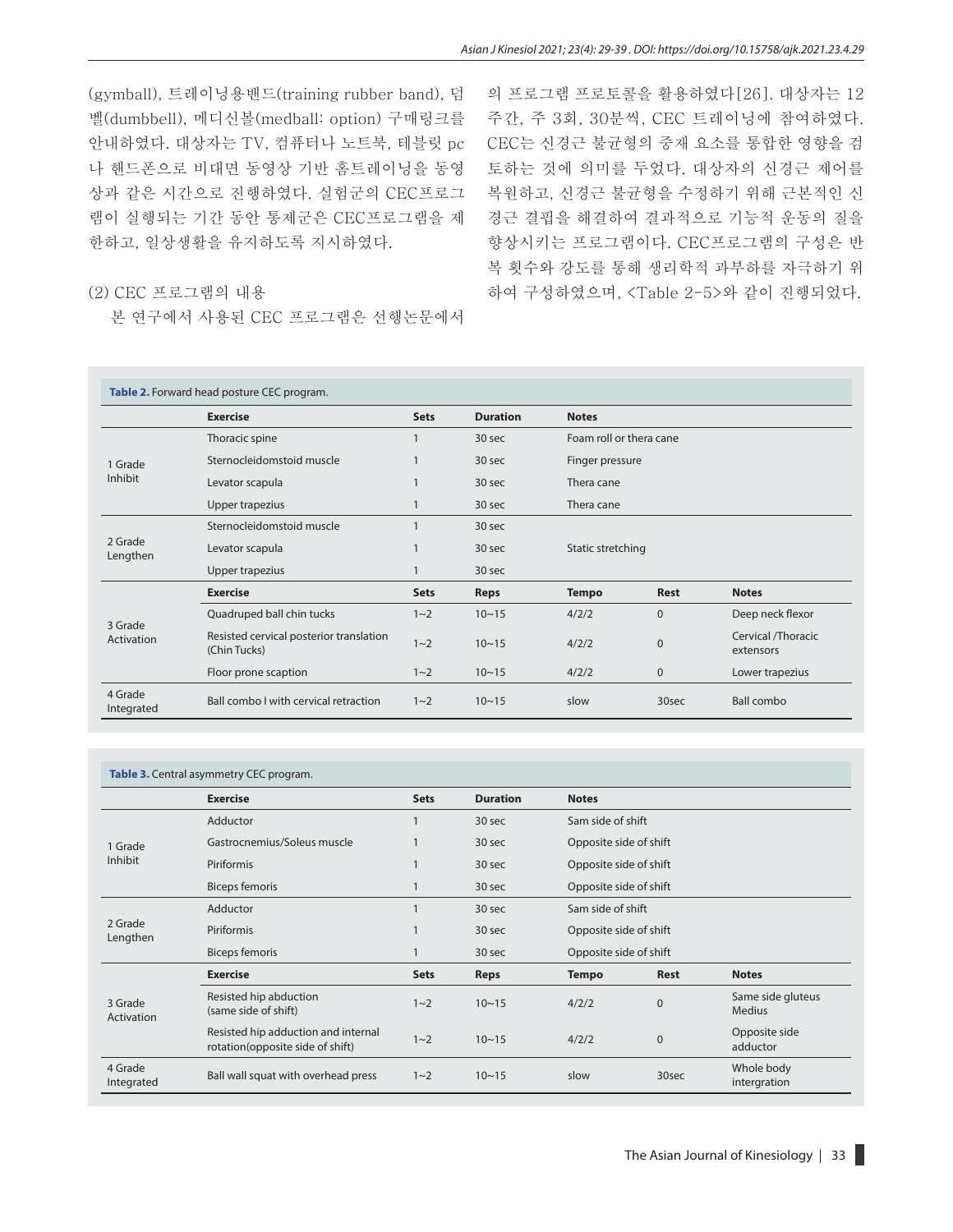| Table 4. Varus CEC program. |                                                      |              |                 |                       |              |                              |  |  |
|-----------------------------|------------------------------------------------------|--------------|-----------------|-----------------------|--------------|------------------------------|--|--|
|                             | <b>Exercise</b>                                      | <b>Sets</b>  | <b>Duration</b> | <b>Notes</b>          |              |                              |  |  |
| 1 Grade<br>Inhibit          | Gastrocnemius / soleus                               |              | 30 sec          |                       |              |                              |  |  |
|                             | <b>Biceps femoris</b>                                |              | 30 sec          | Peripheral relaxation |              |                              |  |  |
|                             | Piriformis                                           |              | 30 sec          |                       |              |                              |  |  |
| 2 Grade<br>Lengthen         | Gastrocnemius / soleus muscle                        | $\mathbf{1}$ | 30 sec          |                       |              |                              |  |  |
|                             | Biceps femoris                                       |              | 30 sec          | Static stretching     |              |                              |  |  |
|                             | Piriformis                                           | $\mathbf{1}$ | 30 sec          |                       |              |                              |  |  |
|                             | <b>Exercise</b>                                      | <b>Sets</b>  | <b>Reps</b>     | <b>Tempo</b>          | Rest         | <b>Notes</b>                 |  |  |
| 3 Grade                     | Resisted hip adduction and internal<br>rotation      | $1 - 2$      | $10 - 15$       | 4/2/2                 | $\Omega$     | Adductor                     |  |  |
| Activation                  | Resisted knee flexion with hip<br>internally rotated | $1 - 2$      | $10 - 15$       | 4/2/2                 | $\Omega$     | Medial biceps femoris        |  |  |
|                             | Resisted hip extension                               | $1 - 2$      | $10 - 15$       | 4/2/2                 | $\mathbf{0}$ | Gluteus maximus              |  |  |
| 4 Grade<br>Integrated       | <b>Ball squats</b>                                   | $1 - 2$      | $10 - 15$       | slow                  | 30sec        | Can place med ball b/w knees |  |  |

| Table 5. Valgus CEC program. |                                 |              |                 |                       |                       |                                    |  |  |  |
|------------------------------|---------------------------------|--------------|-----------------|-----------------------|-----------------------|------------------------------------|--|--|--|
|                              | <b>Exercise</b>                 | <b>Sets</b>  | <b>Duration</b> | <b>Notes</b>          |                       |                                    |  |  |  |
| 1 Grade<br>Inhibit           | Gastrocnemius/<br>Soleus muscle | $\mathbf{1}$ | 30 sec          |                       |                       |                                    |  |  |  |
|                              | <b>Biceps femoris</b>           | $\mathbf{1}$ | 30 sec          |                       | Peripheral relaxation |                                    |  |  |  |
|                              | Adductor                        | $\mathbf{1}$ | 30 sec          |                       |                       |                                    |  |  |  |
|                              | Tensor fasciae latae            | $\mathbf{1}$ | 30 sec          |                       |                       |                                    |  |  |  |
| 2 Grade                      | Gastrocnemius/Soleus muscle     | $\mathbf{1}$ | 30 sec          |                       |                       |                                    |  |  |  |
|                              | <b>Biceps femoris</b>           | $\mathbf{1}$ | 30 sec          | Static stretching     |                       |                                    |  |  |  |
| Lengthen                     | Adductor                        | $\mathbf{1}$ | 30 sec          |                       |                       |                                    |  |  |  |
|                              | Tensor fasciae latae            | $\mathbf{1}$ | 30 sec          |                       |                       |                                    |  |  |  |
|                              | <b>Exercise</b>                 | <b>Sets</b>  | <b>Reps</b>     | <b>Tempo</b>          | <b>Rest</b>           | <b>Notes</b>                       |  |  |  |
| 3 Grade                      | Resisted ankle dorsiflexion     | $1 - 2$      | $10 - 15$       | 4/2/2<br>$\mathbf{0}$ |                       | <b>Tibialis</b><br>anterior muscle |  |  |  |
| Activation                   | Resisted hip<br>abducion        | $1 - 2$      | $10 - 15$       | 4/2/2<br>$\mathbf{0}$ |                       | Gluteus medius                     |  |  |  |
|                              | Resisted hip extention          | $1 - 2$      | $10 - 15$       | 4/2/2                 | $\mathbf 0$           | Gluteus maximus                    |  |  |  |
| 4 Grade<br>Integrated        | Wall jumps                      | $1 - 2$      | $10 - 15$       | Controlled            | 30sec                 |                                    |  |  |  |

#### **자료처리**

수집된 모든 자료는 SPSS Version 25.0 프로그램 을 이용하여 각 변인의 평균과 표준편차를 산출하였고, 시기와 집단 간 종속변인 차이를 분석하기 위하여 반복 이원변량분석(two-way repeated ANOVA)을 실시하 였다. 분석결과 상호작용이 나타난 경우 대응표본 t-검 정(paired t-test)를 실시하였으며, 모든 통계적 유의수 준은 α=.05로 하였다.

## **결과**

12주간의 비대면 동영상 기반 홈트레이닝 CEC프로 그램 실시에 따른 전방머리자세의 변화는 <Table 6>에 제시된 바와 같다. 전방머리자세의 중심간거리 및 목뼈 의 기울기에서 실시 전•후 집단과 시기 간 상호작용이 나타났다(p<.05). 전방머리 중심간거리는 CEC프로그 램 실험군 5.1±1.1 cm에서 2.1±1.8 cm로 통계적으로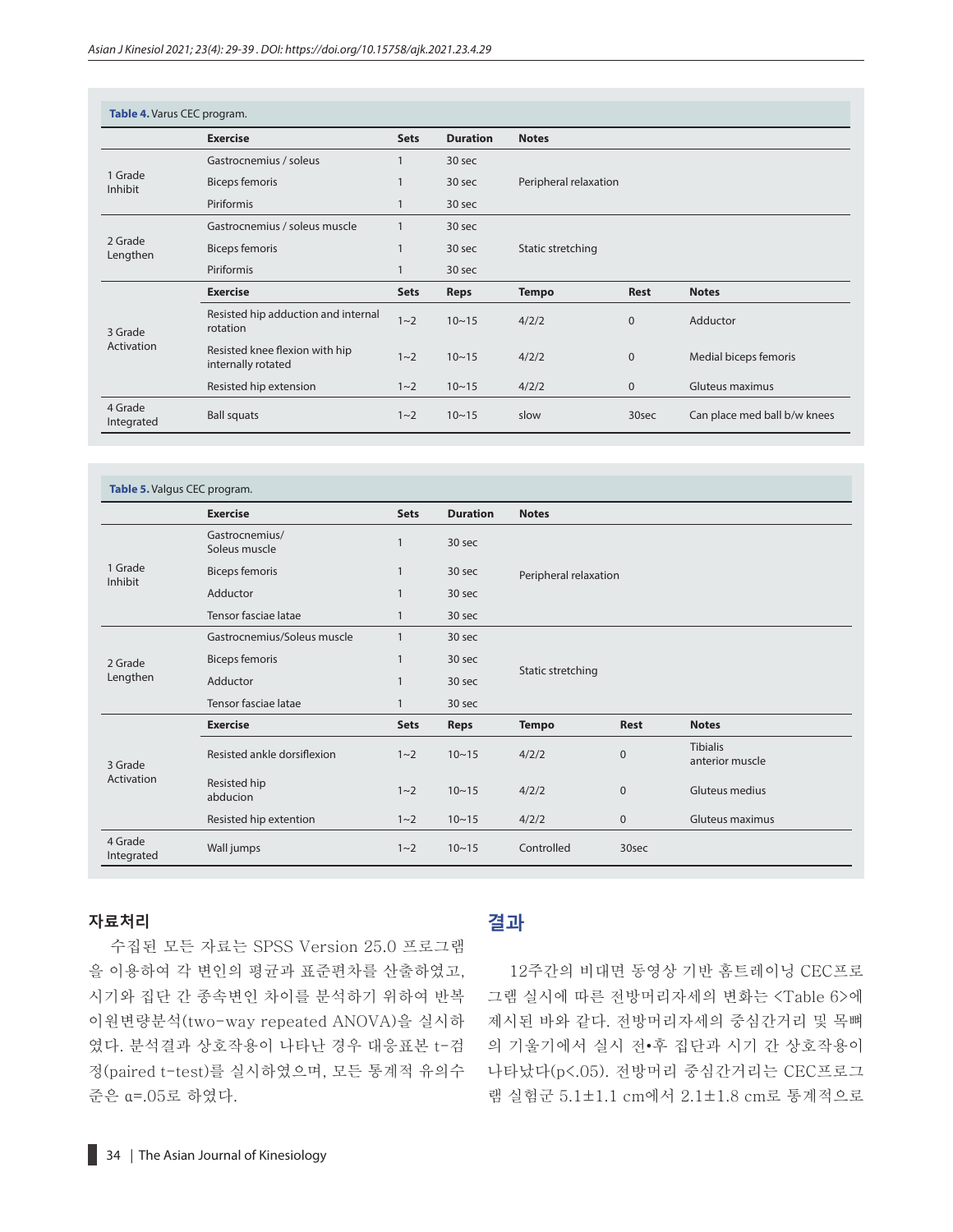| Table 6. Forward head posture changes with CEC program. |           |               |                 |              |           |  |  |  |
|---------------------------------------------------------|-----------|---------------|-----------------|--------------|-----------|--|--|--|
|                                                         | Group     | Pre           | Post            |              | P         |  |  |  |
| Center-to-center<br>distance<br>(cm)                    |           | $5.1 \pm 1.1$ | $2.1 \pm 1.8$ # | Time         | $.000***$ |  |  |  |
|                                                         | $EG(n=8)$ |               |                 | Group        | $.047*$   |  |  |  |
|                                                         | $CG(n=8)$ | $5.3 \pm 1.7$ | $5.3 \pm 1.7$   | Time x Group | $.000***$ |  |  |  |
| Cervical and                                            | $EG(n=8)$ | $9.7 + 3.5$   | $3.9 \pm 3.6^*$ | Time         | $.000***$ |  |  |  |
| thoracic spine tilt<br>angle(°)                         |           |               |                 | Group        | .223      |  |  |  |
|                                                         | $CG(n=8)$ | $10.0 + 6.1$  | $10.0 + 6.2$    | Time x Group | $.000***$ |  |  |  |

Values are M±SD,  $p$ <.05, \*\*\* $p$ <.001, significant main or interaction effects.

#  *p*<.05, significant different between the time.

EG: Exercise group, CG: Control group.

**Table 7.** Central asymmetry changes with CEC program.

|                              | Group     | Pre           | Post            |              | P         |
|------------------------------|-----------|---------------|-----------------|--------------|-----------|
|                              | $EG(n=8)$ | $6.4 \pm 2.5$ | $1.9 \pm 1.0$ # | Time         | $.001**$  |
| Central asymmetry<br>(kg)    |           |               |                 | Group        | $.029*$   |
|                              | $CG(n=8)$ | $6.6 \pm 2.6$ | $6.7 \pm 2.6$   | Time x Group | $.001***$ |
|                              | $EG(n=8)$ | $3.0 \pm 1.2$ | $2.9 \pm 1.2$   | Time         | .114      |
| Shoulder angle<br>$(^\circ)$ |           |               |                 | Group        | .887      |
|                              | $CG(n=8)$ | $3.1 \pm 1.3$ | $3.1 \pm 1.2$   | Time x Group | .210      |

Values are M±SD,  $p$ <.05,  $p$ <sup>\*</sup> $p$ <.01, significant main or interaction effects.

#  *p*<.05, significant different between the time.

EG: Exercise group, CG: Control group.

| Table 8. Genu varus and genu valgus changes with CEC program. |                                |           |                |                 |              |           |  |  |  |
|---------------------------------------------------------------|--------------------------------|-----------|----------------|-----------------|--------------|-----------|--|--|--|
|                                                               |                                | Group     | Pre            | Post            |              | P         |  |  |  |
| Genu varus                                                    |                                | $EG(n=8)$ | $11.9 \pm 0.6$ | $8.0 \pm 1.3^*$ | Time         | $.000***$ |  |  |  |
|                                                               | Knee centroid<br>distance (cm) |           |                |                 | Group        | $.000***$ |  |  |  |
|                                                               |                                | $CG(n=8)$ | $11.9 \pm 0.7$ | $11.9 + 0.7$    | Time x Group | $.000***$ |  |  |  |
|                                                               | Angle of femur and             | $EG(n=8)$ | $4.9 \pm 0.9$  | $3.3 \pm 0.9$   | Time         | $.002**$  |  |  |  |
|                                                               | tibia                          |           |                |                 | Group        | .060      |  |  |  |
|                                                               | (°)                            | $CG(n=8)$ | $5.0 + 0.9$    | $4.9 \pm 1.0^*$ | Time x Group | .005      |  |  |  |
|                                                               |                                | $EG(n=8)$ | $4.5 \pm 0.6$  | $6.4 \pm 1.0^*$ | Time         | $.006*$   |  |  |  |
|                                                               | Knee centroid<br>distance (cm) |           |                |                 | Group        | .109      |  |  |  |
|                                                               |                                | $CG(n=8)$ | $4.4 \pm 0.6$  | $4.7 \pm 1.3$   | Time x Group | $.037*$   |  |  |  |
| Genu valgus                                                   | Angle of femur and             | $EG(n=8)$ | $5.6 \pm 1.2$  | $3.8 \pm 0.9$   | Time         | $.001**$  |  |  |  |
|                                                               | tibia                          |           |                |                 | Group        | .141      |  |  |  |
|                                                               | $(^\circ)$                     | $CG(n=8)$ | $5.6 \pm 1.5$  | $5.7 \pm 1.4$   | Time x Group | $.001**$  |  |  |  |

Values are M±SD,  $p$ <.05,  $\frac{p}{p}$ <.01,  $\frac{p}{p}$ <.001, significant main or interaction effects. #  *p*<.05, significant different between the time.

EG: Exercise group, CG: Control group.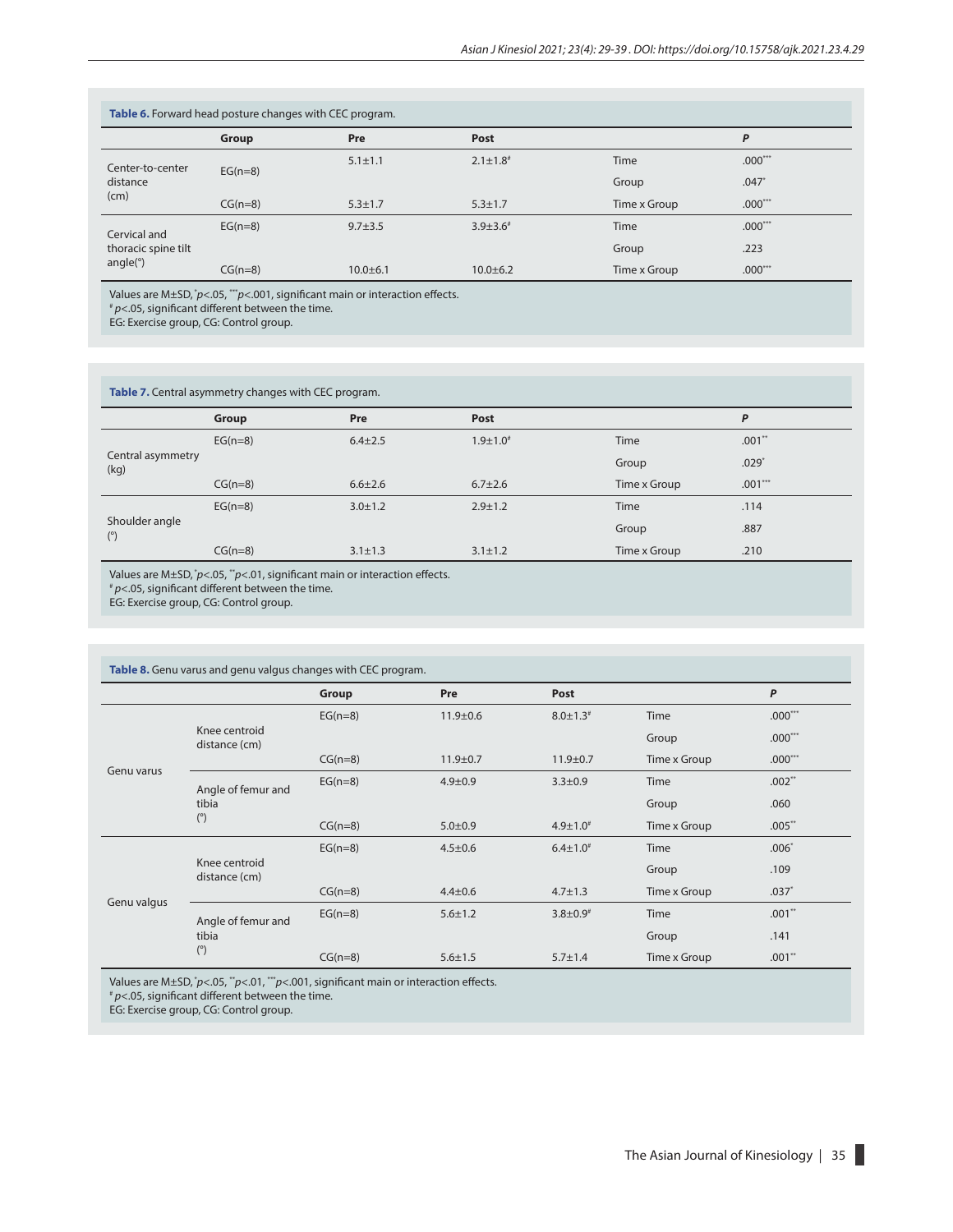유의하게 낮아졌으며, 목뼈 기울기는 실험군 9.7±3.5 °에서 3.9±3.6 °으로 통계적으로 유의하게 낮아졌다  $(p<.05)$ .

중심비대층의 체중분배균형의 결과 CEC프로그램 실 험군 6.4±2.5 kg에서 1.9±1.0 kg으로 감소하였으며, 집단과 시기 간 상호작용이 나타났다(p<.05) <Table 7>.

내반슬의 무릎 중심간거리는 CEC프로그램 실험군 에서 11.9±0.6 cm에서 8.0±1.3 cm 로 감소하였으 며, 집단과 시기 간 통계적 유의한 상호작용이 나타났 다(p<.05). 넙다리뼈와 정강이뼈의 기울기 결과 CEC 프로그램 실험군 4.9±0.9 ° 에서 3.3±0.9 ° 로 감소 하였으며, 통제군 5.0±0.9 ° 에서 4.9±1.0 °로 나타 나 집단과 시기 간 통계적 유의한 상호작용이 나타났다 (p<.05)<Table 8>. 또한, 외반슬의 무릎 중심간거리 결 과 CEC프로그램 실험군 4.5±0.6 cm에서 6.4±1.8 cm 증가하였으며, 통제군에서 4.4±0.6 cm에서 4.7±1.3 cm로 나타나 집단과 시기 간 통계적 유의한 상호작용이 나타났다(p<.05). 넙다리뼈와 정강이뼈의 기울기 각도는 CEC프로그램 실험군 5.6±1.2 ° 에서 3.8±0.9 °로 감소 하였으며, 통제군 5.6±1.5 ° 에서 5.7±1.4 °로 나타나 집단과 시기 간 통계적으로 유의한 상호작용이 나타났고 (p<.05), 무릎 중심간거리와 넙다리뼈와 정강이뼈의 기 울기에서 시기 간 주효과가 나타났다(p<.05)<Table 8>.

### **논의**

본 연구는 자세불균형 성인을 대상으로 12주간 주 3회, 30분 간 비대면 동영상 기반 홈트레이닝 CEC프 로그램을 실시하여 전방머리자세, 중심비대칭, 내반슬, 외반슬에 미치는 영향을 규명하였다. CEC 실험군은 각 자 집에서 동영상을 보고 따라하는 비대면 홈트레이닝 방법으로 세라케인, 짐볼, 폼롤러, 덤벨, 메디신볼, 트레 이닝용밴드, 벽면 등을 이용하여 CEC프로그램을 실시 하였다. CEC프로그램 실시는 비대면으로 진행되었으 며 전문가가 CEC프로그램을 녹화하여 대상자에게 전 달하였으며, 동영상 기반 피드백은 운동을 수행한 성과 에 대한 시각적 피드백을 추가하였다[27]. 자가 모니터 링 동영상 기반 피드백의 목적은 올바른 신체움직임 여 부를 알기가 어려울 것임으로 판단되며 지도자로부터의 특정 운동에 대한 자체 모니터링은 잘못된 운동 실행을

확인할 수 있다[28]. 자가 모니터링은 스스로의 실행 성과를 검토하고 즉각적으로 보강된 피드백을 받을 수 있어 목표로 하는 행동의 변화와 강화 피드백의 조합을 만들 수 있다[28]. 이와 같은 피드백 방법은 자신이 옳 고 그름을 타인에게 평가받지 않고, 의존하지 않기 때문 에 지속적인 행동 변화를 할 수 있다고 사료된다[28].

12주간, 주 3회, 30분씩의 비대면 동영상 기반 홈트 레이닝 CEC프로그램의 실시 결과, 전방머리자세의 중심 간거리(5.1±1.1 cm에서 2.1±1.8 cm)와 목뼈의 기울기 (9.7±3.5 °에서 3.9±3.6 °)에서 CEC 프로그램 실험군 의 긍정적인 개선이 나타났다. 전방머리자세의 중심간 거리가 1 inch 증가할 때마다 목뼈의 부하가 10 lb씩 증 가하고[29], 목뼈의 각도는 15 °일 때는 27 lb, 30 °일 때는 40 lb, 45 °일 때는, 49 lb, 60 °일 때 60 lb로 증가 하여 각도가 증가함에 따라 부하가 증가한다[30]. 목뼈 의 기울기는 전방머리자세의 정도를 정량화 하기 위해 일반적으로 사용되며, 교정 운동이 자세 교정에 미치는 영향에 관하여 검증한 연구는 매우 제한적으로 이루어 졌다. 본 연구의 결과에서 CEC프로그램 실험군의 각도 가 유의하게 개선되었다는 것은 전방머리자세가 개선되 었음을 의미하며, 목뼈 기울기의 개선은 목뼈에 가해지 는 부하의 감소를 의미한다. 이와 같이 전방머리자세의 개선 효과는 자세 근육의 기계적 부하를 감소시키고, 목 의 통증을 완화할 수 있다고 사료된다[31].

전방머리자세는 목뼈의 굴곡근과 등, 어깨뼈 견인기 의 약화, 가슴 근육 및 목뼈의 신전근 단축과 관련이 있 다[32]. 전방머리자세는 작용근과 길항근 사이에서 근 육 균형을 회복하여 교정한다[33]. 상지의 흔한 근육 불균형 중 하나인 전방머리자세는 스마트폰이나 테블 릿pc, 컴퓨터 등 장시간 사용을 많이 하는 생활패턴에 의한 자세 문제로 인하여 전방머리자세 불균형이 되었 다. 이러한 자세 문제는 만성 두통, 경추 굴곡 및 확장 근육의 내구성 감소와 함께 나쁜 호흡 패턴, 심호흡을 동반하는 통증을 야기한다[34]. 선행연구에서는 이러 한 기형 조건을 무시하고 교정 운동과 고강도의 스트레 칭 강화 운동을 결합하여 개별적 교정에 초점을 두었다 [35]. 그러나 그 결과는 교정만으로는 설명할 수 없기 때문에 보다 효과적인 방법으로 본 연구에서는 CEC프 로그램을 실시하였다.

중심비대칭은 체형분배균형의 실험군에서 감소 (6.4±2.5 kg에서 1.9±1.0 kg)가 나타난 반면 어깨기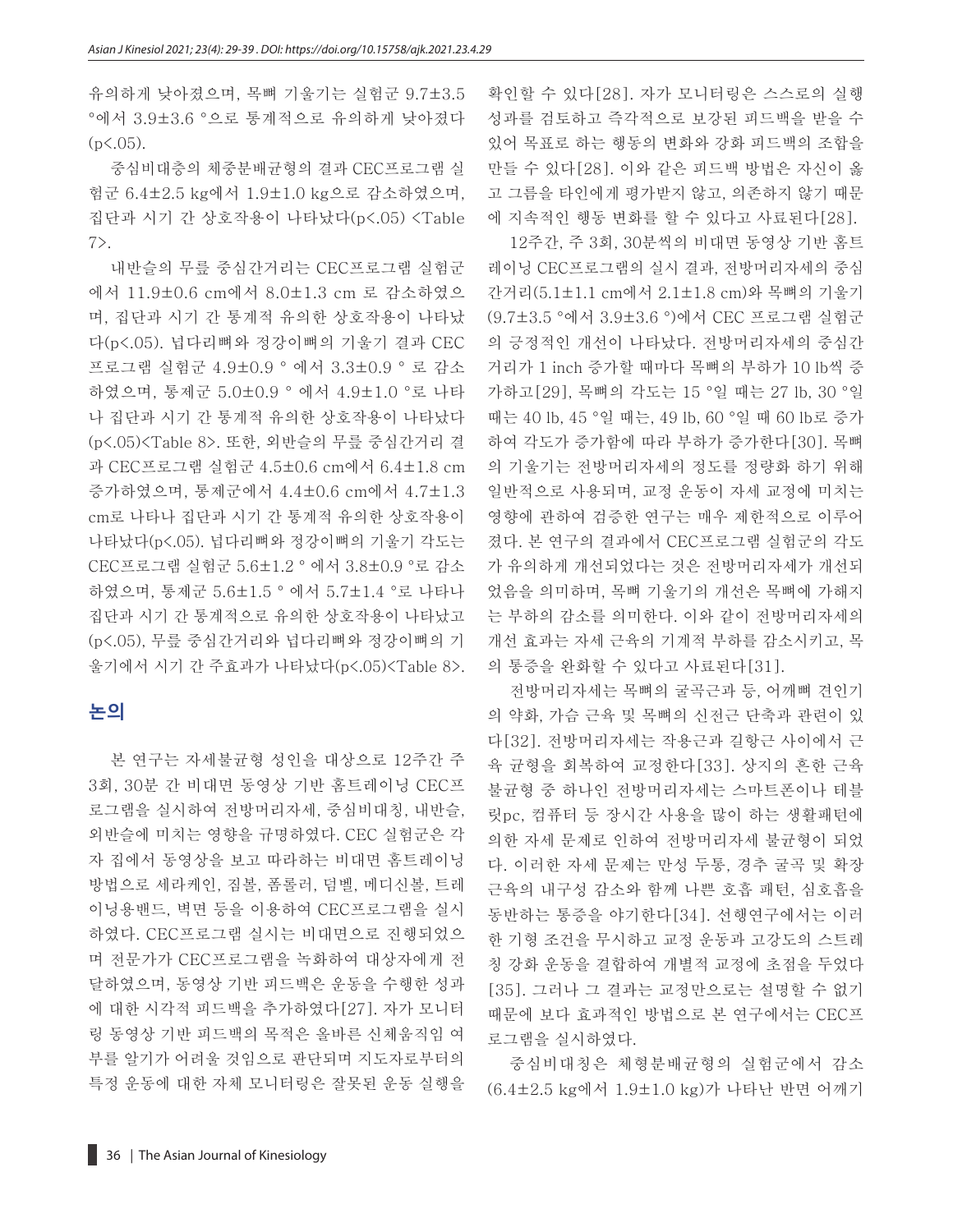울기에서는 유의한 변화가 나타나지 않았다. cec 프로 그램 실험군의 평균체중은 64.2±11.0 kg으로 체중분 배균형의 정상범위는 체중의 5 %인 3.2 kg에 해당되어 야 하지만 정상범위의 2배에 해당하는 수준이었다. CEC 프로그램 실시 후 체중분배균형이 1.9±1.0 kg으로 감 소되어 체중의 5 % 이내에 해당하여 정상범위로 개선 되었다. 이는 CEC프로그램의 실시가 자세 개선에 효과 적임을 의미한다.

교정운동은 골격근의 적절한 활성화를 통해 신체 부 위의 정렬을 이상적인 상태로 만들어 자세를 개선시키 는데 활용되어 왔다. 선행연구에 의하면 후부 어깨와 경 추 근육을 강화는 수영선수의 경추와 흉추의 척추각도와 어깨 각도의 감소를 보고하였고[7], 요추전만증 환자를 대상으로 12주간의 교정운동을 실시한 결과 요추 자세 를 개선시키는데 효과적이라고 하였다[36].

중심비대칭은 등쪽 부위의 상부 등세모근과 어깨뼈 근육의 단축은 목 굴곡근과 중간 및 하부 등세모근의 약 화를 동반한다[28]. 이 중심비대칭 패턴은 특히, C4-C5 분절, 등세모근과 같은 수축 근의 약화가 견갑골의 외전 을 증가시킨다. 교정 운동의 일반적인 원칙에 의하면 약 해진 근육을 강화시킬때 생체 역학적 움직임이 개선된 어 비정상 부위가 정상범위의 자세로 교정 될 수 있다 [37]. 본 연구에서 적용한 CEC프로그램의 구성은 대상 자가 근육강화의 중점을 두어 능동적이고 역동적인 방 식으로 수행 할 수 있도록 구성하였다. 다른 교정운동 과의 차이점은 억제 단계에 있으며, 반복적인 움직임으 로 손상된 부위를 보호하거나 약한 근육을 보완하기 위 해 근육의 억제 또는 이완에 중점을 두었다.

본 연구에서 내반슬은 실험군에서 무릎중심간거리가 11.9±0.6 cm에서 8.0±1.3 cm 로 나타나 32 %의 감소 가 나타나 선행연구 결과[38]와 유사하였다. 내반슬의 4단계의 불균형 척도로 나뉘며 1단계는 2.5 cm 이하, 2 단계는 2.5 ~ 5 cm 이하, 3단계는 5 ~ 7.5 cm 이하이 고, 4단계는 7.5 cm 이상으로 4등급 중 2등급에 해당하 는 대상자이다[39]. 선행연구에서는 스트레칭과 탄성 밴드 운동을 통한 교정운동 프로그램을 적용하였다. 그 결과 근력 강화와 근육 이완을 통해 하지 정렬에 효과적 이라고 보고 하였으며[40], 내반슬 하지 변형자를 대상 으로 12주간 스트레칭 운동과 탄성밴드 운동을 적용한 결과 무릎 사이 간격의 유의한 감소를 보고하였다[41]. 이는 3등급이상 수술이 필요한 사람에게 자세 불균형의

개선을 가져올 수 있으며, 지속적인 CEC프로그램 실시 를 통한 불균형의 척도를 완화시킬 수 있어 수술 전 트레 이닝의 효과로 중요한 의미를 갖는다고 사료된다[28]. 외반슬에서 실험군의 무릎중심간거리와 넙다리뼈와

정강이뼈의 기울기에서 유의한 차이가 나타났다(p<.05). 외반슬은 다리의 앞쪽을 포함하는 하지의 자세 왜곡으 로 말단부 및 근위부와 함께 다리에 통증을 유발하고, 족저근막 부분에 장애를 일으킨다[28]. 선행연구에서 외반슬이 있는 남성을 대상으로 9개월간 NASM의 교 정운동을 실시한 결과 외반슬 각도와 내측복사뼈 사이 의 거리, 경골 대퇴각이 감소하여 하지 부정렬의 개선이 나타났으며[42], 외반슬과 관련한 트레이닝은 하지각, 발목간격, 종골각 변화에 효과적인것을 나타났다[43]. 따라서 불균형된 외반슬의 개선을 위한 운동은 정상범 위의 하지관절을 만들기 위한 방법으로 중요한 의미가 있다고 판단된다.

#### **결론**

본 연구는 소셜 네트워크와 인터넷 커뮤니티 공개모 집을 통하여 자세불균형을 가진 성인 64명을 대상으로 12주간의 비대면 동영상 기반 홈트레이닝 CEC프로그 램 실시가 전방머리자세, 중심비대칭, 내반슬 및 외반슬 에 미치는 효과를 검토하였다.

그 결과, 전방머리자세, 중심비대칭, 내반슬 및 외반 슬을 긍정적으로 개선시키는데 효과가 있음을 확인하 여 동영상 기반 홈트레이닝 CEC프로그램은 적절한 관 절 운동학을 복원하여 최적화된 신경근 제어를 복원하 고 근육 긴장을 감소시켜 자세와 균형을 안정적인 상태 로 복원할 수 있다고 사료된다. 앞으로 자세측정 및 통 합적인 관리가 가능한 통합프로그램 개발로 자세측정과 운동방법과 함께 결과 피드백 리포트를 제공하는 통합 솔루션 프로그램의 연구가 요구된다.

#### **Acknowledgments**

이 논문은 김진의 박사학위 논문을 수정 보완하였 습니다.

#### **Conflicts of Interest**

The authors declare no conflict of interest.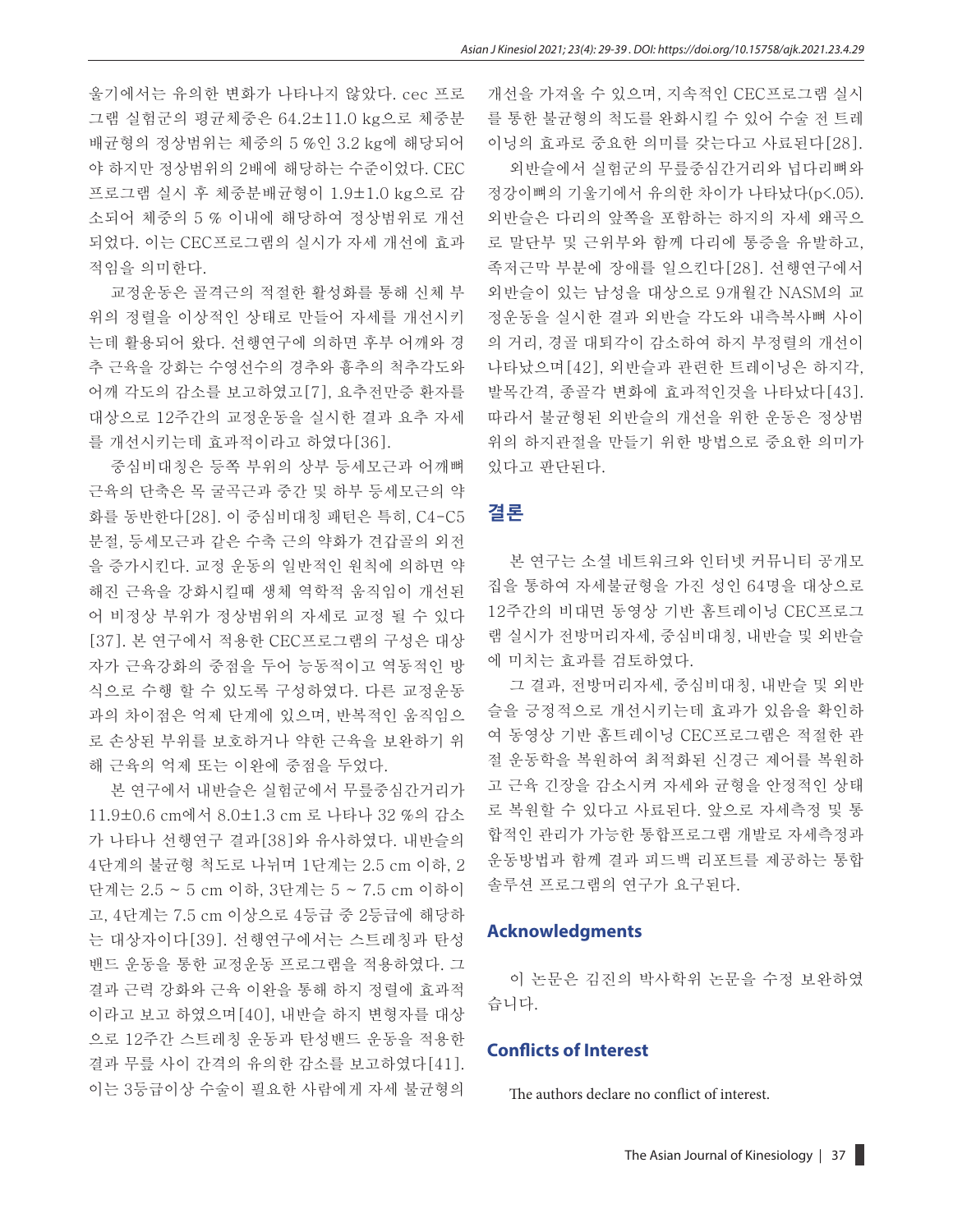### **References**

- 1. Kang J, Park RY, Lee SJ, Kim, Y. J., Yoon, S. R., Jung, K. I. The effect of the forward head posture on postural balance in long time computer based worker. Ann Rehabil Med. 2012; 36(1):98-104.
- 2. Mahmoud NF, Hassan KA, Abdelmajeed SF, Moustafa IM, Silva AG. The Relationship Between Forward Head Posture and Neck Pain: A Systematic Review and Meta-Analysis. Curr Rev Musculoskelet Med. 2019; 12(4):562-577.
- 3. Harrison DE, Harrison DD, Betz JJ, et al. Increasing the cervical lordosis with chiropractic biophysics seated combined extension-compression and transverse load cervical traction with cervical manipulation: nonrandomized clinical control trial. J Manipulative Physiol Ther. 2003: 26(3):139-151.
- 4. Kim YH, Khil JH. Effects of Exercise Training and Chiropractic on Grip Strength and Cervical Muscle Strength of Subjects with Forward Head Posture and Turtle Neck. J Korean Soc of Phys Med. 2017; 12(2):121- 127.
- 5. Park CB, Cho WS, Choi AY. Effects of Unicycle Exercise for 8 Weeks on the Turtle Neck Posture in University Students. Archive of Orthopedic and Sports Physical Therapy. 2017; 13(2):65-70.
- 6. Johnson J. Postural Correction: Hands-On Guide for Therapists, Human Kinetics. 2016; 5:20-21.
- 7. Lynch SS, Thigpen CA, Mihalik JP, Prentice WE, Padua D. The effects of an exercise intervention on forward head and rounded shoulder postures in elite swimmers. Br J of Sports Med. 2010; 44(5):376-381.
- 8. Kluemper M, Uhl T, Hazelrigg H. Effect of stretching and strengthening shoulder muscles on forward shoulder posture in competitive swimmers. J Sport Rehabil. 2006; 15(1):58-70.
- 9. Mongashti JY, Fatahi F, Ghanizadeh HN, Hosseinpour E. Effect of genu varum deformity on gluteus medius muscle activity and postural control during single-leg jump-landing. J Phys Treatments. 2017; 7(2):79-88.
- 10. Bakhtiaty AH, Fatemi E, Rezasoltani A. Genu varum deformity may increase postural sway and falling risk

(Persian). Koomesh. 2012; 13(3):330-337.

- 11. Bansal S, Katzman WB, Giangregorio LM. Exercise for improving age-related hyperkyphotic posture: a systematic review. Arch Phys Med Rehabil. 2014; 95(1):129–140.
- 12. Azadinia F, Ebrahimi-Takamjani I, Kamyab M, Asgari M, Parnianpour M. Immediate Effects of Lumbosacral Orthosis on Postural Stability in Patients with Low Back Pain: A Preliminary Study. Arch Bone Jt Surg. 2019; 7(4):360-366.
- 13. Clark M, Lucett S. NASM essentials of corrective exercise training. Lippincott Williams & Wilkins. 2010.
- 14. Espejo-Antúnez L, López-Miñarro PA, Albornoz-Cabello M, Garrido-Ardila EM. Acute effect of electrical muscle elongation and static stretching in hamstring muscle extensibility. Sci Sports. 2016; 31:e1-e7.
- 15. Sahrmann S, Azevedo, DC, Van Dillen L. Diagnosis and treatment of movement system impairment syndromes. Braz J Phys Ther. 2017; 21(6):391-399.
- 16. Page P, Frank C, Lardner R. Assessment and treatment of muscle imbalance: The Janda approach. J Hum Kinet. 2010, p38-56.
- 17. Lewis ZH, Lyons EJ, Jarvis JM, Baillargeon J. Using an electronic activity monitor system as an intervention modality: a systematic review. BMC Public Health. 2015; 15: p585.
- 18. Jordan JL, Holden MA, Mason EE, Foster NE. Interventions to improve adherence to exercise for chronic musculoskeletal pain in adults. Cochrane Database of Systematic Reviews. 2010; [https://doi.](https://doi.org/10.1002/14651858.CD005956.pub2.%20(Accessed) [org/10.1002/14651858.CD005956.pub2. \(Accessed](https://doi.org/10.1002/14651858.CD005956.pub2.%20(Accessed) January 20, 2020)
- 19. Maniar N, Bennett E, Hand S, Allan G. The effect of mobile phone screen size on video based learning. J software. 2008; 3(4):51-61.
- 20. Lee DH. The effects of Balance and Stretching Exercise on Forward Head Posture. Daegu University. 2011.
- 21. Kang SH, Lee WJ, Kim TY. Possible Effects of Applying Rehabilitation Program upon Bowlegged Undergraduates` COG(Center of Gravity) Oscillation and its Correction. Kor Soc Sport Leis Stud. 2009; 35(2):1061-1072.